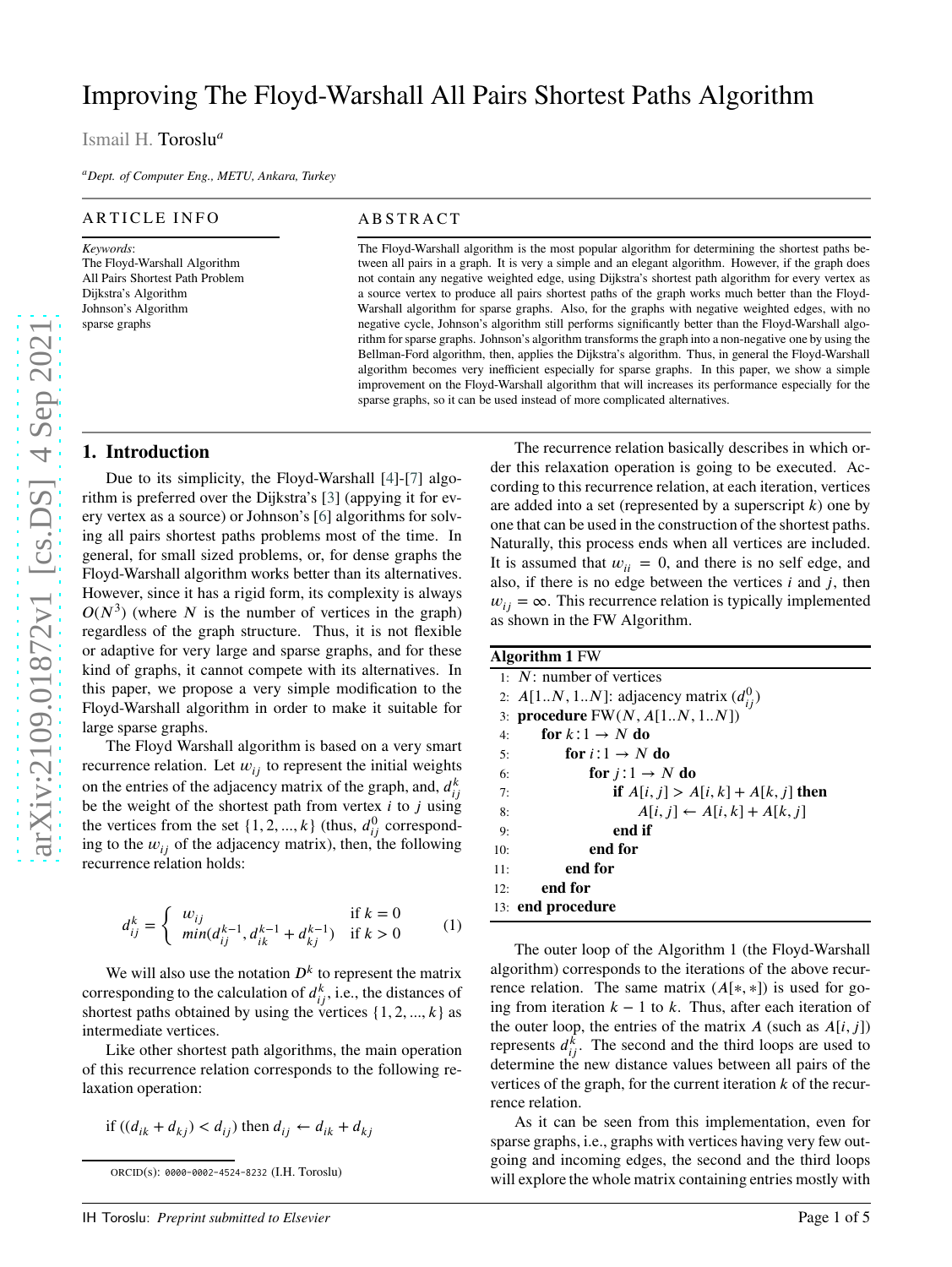∞ values. Since, the condition of the **if** statement will not be satisfied when either  $A[i, k]$  or  $A[k, j]$  is  $\infty$ , most of these explorations will be a useless. Thus, rather than exploring the whole matrix to discover very few useful entries, these loops should be modified such that only useful entries are explored. In other words, all of the explored entries of the matrix should contain non  $\infty$  values.

In this paper we propose an improvement on this recurrence relation and on the corresponding algorithm.Inthe next section we introduce our improved algorithm. Then, we also show with some experiments its effectiveness, before the conclusion.

## **2. Improved Floyd-Warshall Algorithm: Eliminating Useless Relaxation Attempts**

First, we define the useless relaxation attempt, and then, we show how all of them can easily be avoided.

**Definition 1. Useless Relaxation Attempt:** If either  $d_{ik}$  or  $d_{ki}$ , or both of them, have  $\infty$  value (i.e. there is no edge between these vertices), then the attempt of the relaxation operation (if  $((d_{ik} + d_{kj}) < d_{ij})$  then  $d_{ij} \leftarrow d_{ik} + d_{kj})$  is *useless*.

It is very easy to find the *useful* entries of the matrix, by only exploring the outgoing and the incoming edges of the vertex  $(k)$  that is currently being processed. That means, the second loop should only explore the entries corresponding to the incoming edges of the vertex  $k$ , and the third loop should only explore the entries corresponding to the outgoing entries of the vertex  $k$ . Moreover, during the application of an iteration of the recurrence relation, new paths may be formed between pairs of vertices that did not have any path before that iteration. This requires, properly adding the edges corresponding to these new paths to the incoming and outgoing edge lists of the all the vertices being effected, in addition the converting an  $\infty$  entry of the matrix to a non- $\infty$  value. As a result, in later iterations, the *useful* entries corresponding to these matrix entries will be explored since they will correspond to the incoming and outgoing edge lists of some vertices.

In order to prevent *useless relaxation attempts*, the Floyd-Warshall recurrence relation has to be modified such that, only the incoming and the outgoing edges of the vertex  $$ should be used at the iteration *k*. Let  $in_{\alpha}^{\beta}$  ( $out_{\alpha}^{\beta}$ ) represent the list of the vertices on the other end of the incoming (outgoing) edges of the vertex  $\alpha$  in iteration  $\beta$  (i.e., the matrix  $D^{\beta}$ ). Then, we can rewrite Floyd-Warshall recurrence relation as follows:

$$
d_{ij}^k = \begin{cases} w_{ij} & \text{if } k = 0\\ \min(d_{ij}^{k-1}, d_{ik}^{k-1} + d_{kj}^{k-1}) \\ & \text{if } k > 0 \land i \in \mathfrak{in}_k^{k-1} \land j \in \mathfrak{out}_k^{k-1} \end{cases}
$$
(2)

$$
in_j^k = \begin{cases} in_j^0 \bigcup \{i\} & \text{if } k = 0 \land w_{ij} \neq \infty \land i \neq j \\ in_j^{k-1} \bigcup \{i\} & \text{if } k > 0 \land d_{ij}^{k-1} = \infty \land d_{ij}^k \neq \infty \end{cases} \tag{3}
$$

$$
out_i^k = \begin{cases} out_i^0 \bigcup \{j\} & \text{if } k = 0 \land w_{ij} \neq \infty \land i \neq j \\ out_i^{k-1} \bigcup \{j\} & \text{if } k > 0 \land d_{ij}^{k-1} = \infty \land d_{ij}^k \neq \infty \end{cases}
$$
(4)

**Theorem 1.** *Recurrence relations corresponding to the equations (2-4) prevents all* useless relaxation attempts*.*

PROOF. Since in each step *k*, the relaxation operations are applied to *ij* pairs only if there is an edge from vertex *i* to the vertex  $k$  ( $i$  is in the incoming edge list of  $k$ ) and from the vertex  $k$  to the vertex  $j$  ( $j$  is in the outgoing edge list of  $k$ ) both edges will have non- $\infty$  values. Thus, there will be no useless relaxation attempt.

The new algorithm corresponding to the improved form of the Floyd-Warshall algorithm is given in Algorithm  $2<sup>1</sup>$  $2<sup>1</sup>$  $2<sup>1</sup>$ .

| <b>Algorithm 2 Improved_FW</b> |                                                                   |  |  |  |  |
|--------------------------------|-------------------------------------------------------------------|--|--|--|--|
|                                | $1: N:$ number of vertices                                        |  |  |  |  |
|                                | 2: $A[1N, 1N]$ : adjacency matrix $(d_{ii}^0)$                    |  |  |  |  |
|                                | 3: <b>procedure</b> IMPROVED_FW $(N, A[1N, 1N])$                  |  |  |  |  |
| 4:                             | for $i:1 \rightarrow N$ do                                        |  |  |  |  |
| 5:                             | for $j:1 \rightarrow N$ do                                        |  |  |  |  |
| 6:                             | if $(i \neq j) \wedge (A[i, j] \neq \infty)$ then                 |  |  |  |  |
| 7:                             | <i>out</i> [ <i>i</i> ] ← <i>out</i> [ <i>i</i> ] $\bigcup \{j\}$ |  |  |  |  |
| 8:                             | $in[j] \leftarrow in[j] \cup \{i\}$                               |  |  |  |  |
| 9:                             | end if                                                            |  |  |  |  |
| 10:                            | end for                                                           |  |  |  |  |
| 11:                            | end for                                                           |  |  |  |  |
| 12:                            | for $k:1 \rightarrow N$ do                                        |  |  |  |  |
| 13:                            | for each $i \in \mathbb{R}[k]$ do                                 |  |  |  |  |
| 14:                            | for each $j \in \text{out}[k]$ do                                 |  |  |  |  |
| 15:                            | <b>if</b> $A[i, j] > A[i, k] + A[k, j]$ then                      |  |  |  |  |
| 16:                            | if $A[i, j] = \infty$ then                                        |  |  |  |  |
| 17:                            | $out[i] \leftarrow out[i] \cup \{j\}$                             |  |  |  |  |
| 18:                            | $in[j] \leftarrow in[j] \cup \{i\}$                               |  |  |  |  |
| 19:                            | end if                                                            |  |  |  |  |
| 20:                            | $A[i, j] \leftarrow A[i, k] + A[k, j]$                            |  |  |  |  |
| 21:                            | end if                                                            |  |  |  |  |
| 22:                            | end for                                                           |  |  |  |  |
| 23:                            | end for                                                           |  |  |  |  |
| 24:                            | end for                                                           |  |  |  |  |
|                                | 25: end procedure                                                 |  |  |  |  |

Note that in the implementation of the union operations ( ⋃ ) since the added vertex is not in the current list yet, it will be simple append operation to the end of the list, and thus,

<span id="page-1-0"></span><sup>1</sup>We also provide very simple C implementation in the Appendix.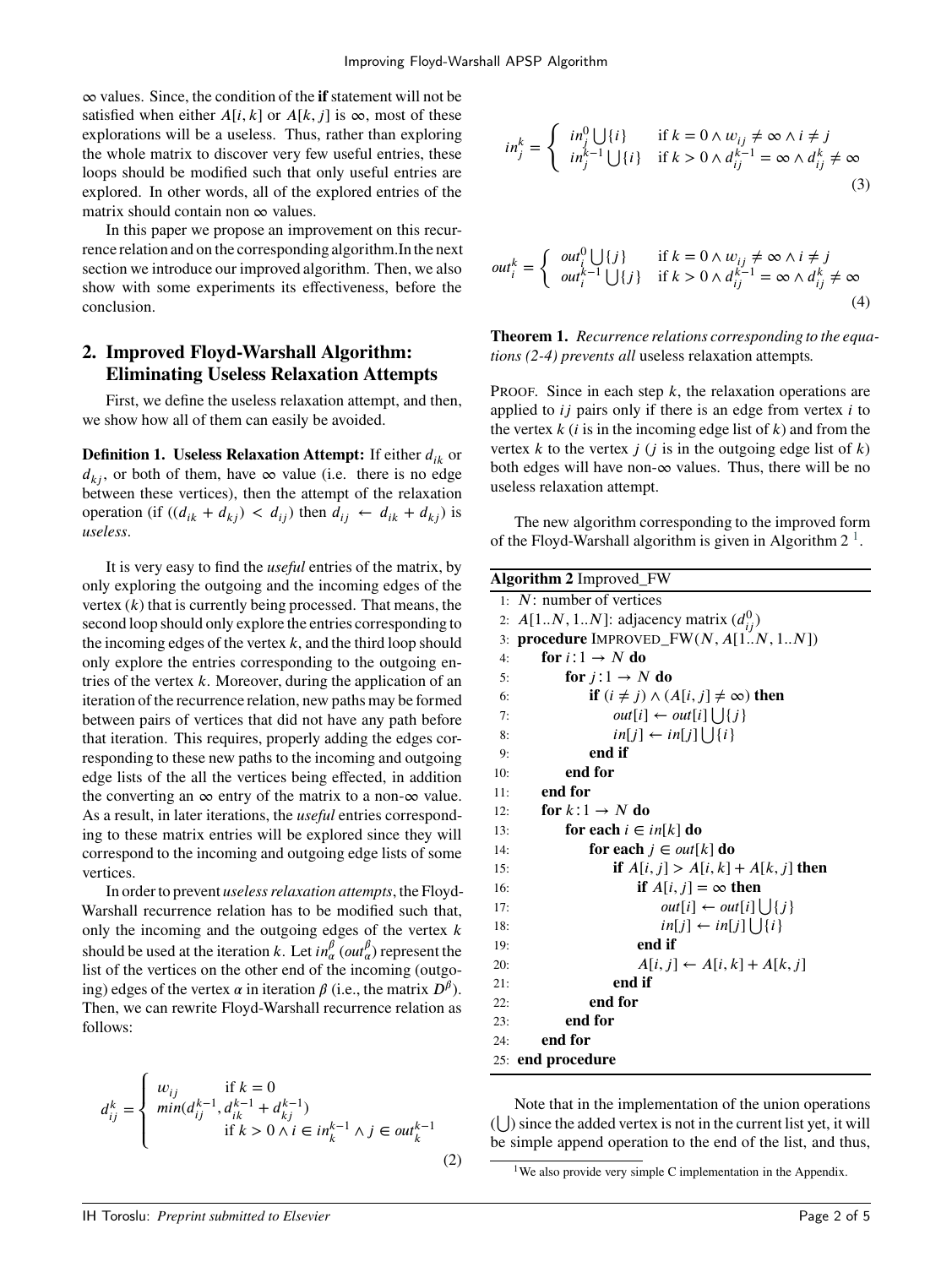it will take a constant time. The preliminary loops (lines 4- 10) generate  $in^0$  and  $out^0$ . The main part (lines from 12 to 24) corresponds to the new recurrence relations. The main differences from the original Floyd-Warshall algorithm are as follows:

- The second and the third loops explore only the incoming and the outgoing edges of the vertex k, rather than exploring the whole matrix. Thus, for sparse graphs, these loops are going to iterate much less than the original Floyd-Warshall algorithm.
- Each time a relaxation is discovered between a pair of vertices *i* and *j*, before it is applied, the incoming and the outgoing lists of the vertices *i* and *j* are extended with each other respectively. So that these lists corresponds to the incoming and outgoing edge lists for the matrix  $D^k$ .

Notice that, as the iterations are applied *in* and *out* lists get larger. Therefore, even in the improved algorithm, sometimes the second and the third loops may iterate as many times as closer to the value *. A simple way to further im*prove the performance of this algorithm will be selecting the next vertex *k* at each iteration by considering the number of its incoming and outgoing edges, rather than processing vertices in the order of 1 to  $N$ . Since the behaviour of the two inner loops depend on these values, we can choose the next vertex *k*<sup>*'*</sup> having the smallest value for the multiplication of the number of the incoming edges and the number of the outgoing edges of that vertex. This heuristic improves the performance of two inner loops, with the trade-off on determining the vertex with the minimum value on each iteration of the outer loop. So, the line 12 will be replaced as follows:

| <b>Algorithm 3</b> Further Improved FW                                    |  |  |  |  |  |
|---------------------------------------------------------------------------|--|--|--|--|--|
| 1:                                                                        |  |  |  |  |  |
| 2: $all_k \leftarrow \{1, 2, , N\}$                                       |  |  |  |  |  |
| 3: while $all_k \neq \emptyset$ do                                        |  |  |  |  |  |
| $k' \leftarrow min\{in[k'] \times out[k'] : \forall k' \in all_k\}$<br>4: |  |  |  |  |  |
| $all_k \leftarrow all_k - k'$<br>5:                                       |  |  |  |  |  |
| 6:                                                                        |  |  |  |  |  |
| $7:$ end while                                                            |  |  |  |  |  |
|                                                                           |  |  |  |  |  |

In order to illustrate the behaviour of the proposed algorithm, which is also improved with the above heuristic, we will use the following example adjacency matrix representing a graph with 5 vertices.

| 0  | 6        | $\infty$ | 5              | $\infty$ |
|----|----------|----------|----------------|----------|
| 2  | 0        | 3        | - 1            | 2        |
| -2 | $\infty$ | 0        | $\mathfrak{D}$ | $\infty$ |
| -1 | 1        | 2        | 0              | - 1      |
| 1  | $\infty$ | $\infty$ | $\infty$       | 0        |

Using the above heuristic, vertex 5 will be chosen as the first vertex since it has only 2 incoming edges and 1 outgoing edge, and their multiplication is the minimum among all vertices. Thus, the total number of the relaxation attempts

corresponding to the inner loops of the algorithm will also be  $2 \times 1 = 2$  for this iteration. Since neither of these two attempts will relax any value, the matrix will still be the same as the original adjacency matrix after this iteration.

In the next iteration of the outer loop, vertex 3 will be selected, with 2 incoming and 2 outgoing edges. Therefore, in this iteration, there will be 4 relaxation attempts. Only one of them will be successful, and it will generate a change in the matrix using the relaxation  $d_{21} = d_{23} + d_{31}$ . The original value of  $d_{21} = 2$  will be relaxed as  $d_{21} = 3 + (-2) = 1$ . The next vertex to be selected will be vertex 1, with 4 incoming edges and 2 outgoing edges. After 8 relaxation attempts in this iteration, 3 previously  $\infty$  values of the matrix will become non-∞ values. They are  $d_{32} = 4$ ,  $d_{52} = 7$ ,  $d_{54} = 6$ . The new matrix will be as follows:

| 0   | 6 | $\infty$ | 5  | $\infty$ |
|-----|---|----------|----|----------|
| 1   | 0 | 3        | -1 | 2        |
| -2  | 4 | 0        | 2  | $\infty$ |
| - 1 | 1 | 2        | 0  | - 1      |
| 1   | 7 | $\infty$ | 6  | $_{0}$   |

As a result of these operations, i.e., by converting some ∞ values to non-∞ ones, incoming and outgoing lists of some vertices will also be affected. Namely, incoming list of vertex 2 will get vertex 3 and 5, in addition to previously having only vertex 4, and, incoming list of vertex 4 will also get vertex 5, in addition to previously containing 1, 2, and 3. Furthermore, outgoing lists of vertex 3 will get vertex 2, in addition to 1 and 4, and finally the outgoing list of vertex 5 will get vertices 2 and 5, in addition to vertex 1.

Only two vertices are left for the following 2 iterations, which are vertices 2 and 4. Both of them have 4 incoming and 4 outgoing edges. So, they can be processed in any order generating  $16+16=32$  relaxation attempts, with  $4+8=12$ successful relaxations. The final matrix is shown below:

| 0         |                | 6 7            | 5              | $\overline{4}$ |
|-----------|----------------|----------------|----------------|----------------|
| $-2$      | 0              | 1              | $-1$           | $-2$           |
| -2        | $\overline{3}$ | 0              | $\overline{2}$ | $\mathbf{1}$   |
| -1        | 1              | $\overline{2}$ | 0              | -1             |
| $1 \quad$ | $\tau$         | 8              | 6              | 0              |

The total number of relaxation attempts will be:

 $2+4+8+16+16=46$ 

The original Floyd Warshall algorithm would have 125 attempts. As it can be seen even from this small and dense matrix example, we can observe significant amount of reduction in the number of useless relaxation attempts.

In terms of the complexity, for the worst case, there is no improvement. However, all our experiments show that except very dense graphs, the performance of our algorithm is always significantly better than the Floyd-Warshall algorithm. Due to additional overheads, only for very dense graphs our algorithms performs slightly worse than the Floyd-Warshall algorithm. Also, for the initialization of the incoming lists and the outgoing lists, there is an additional preprocessing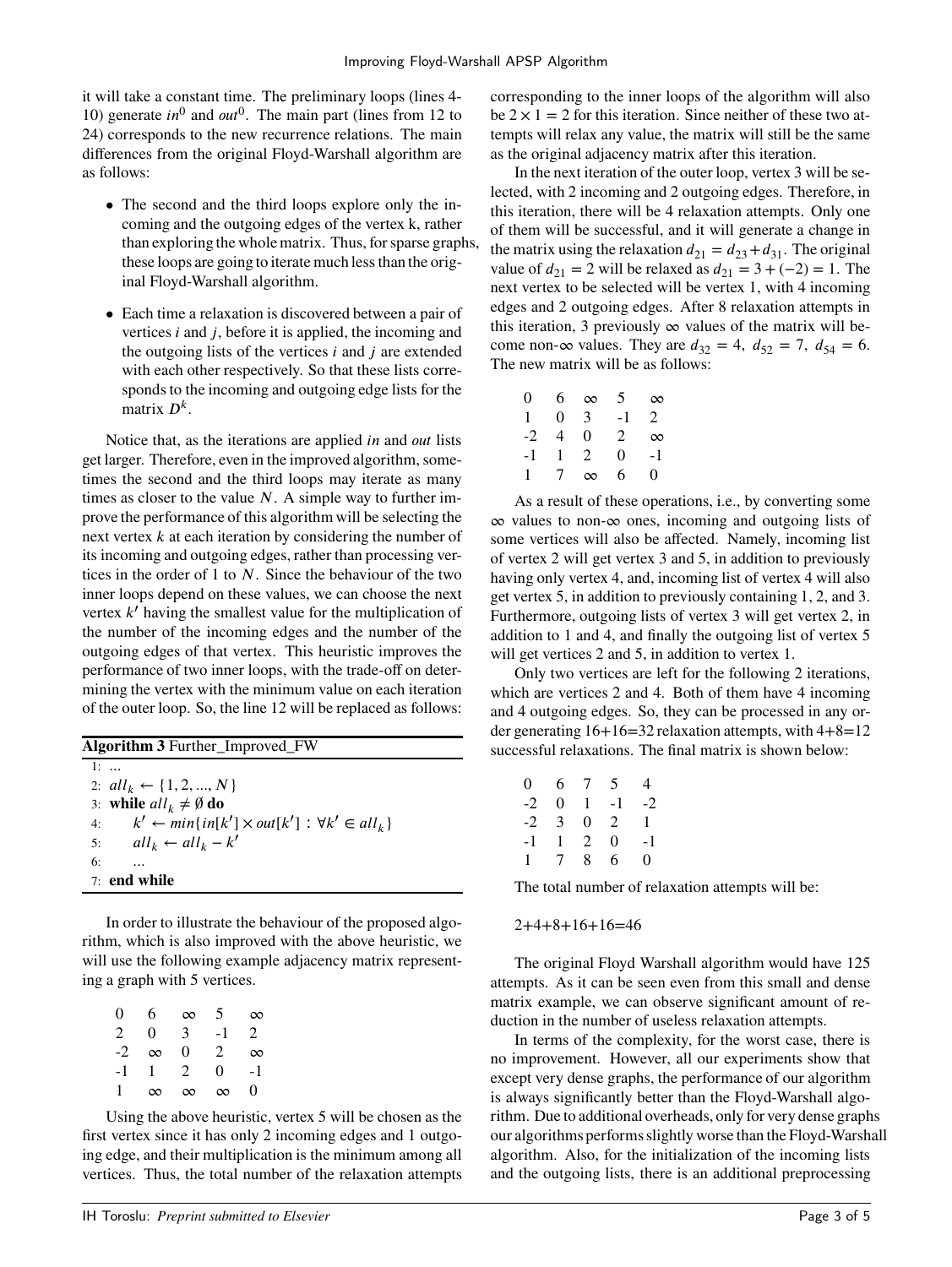| EXCEDITOR DRIVES IN TERMS OF THE PERCHARGES OF THE FRONT-VVALSHAM AIGONTUM |  |  |  |  |                             |                                             |                                    |        |
|----------------------------------------------------------------------------|--|--|--|--|-----------------------------|---------------------------------------------|------------------------------------|--------|
| Number of Edges N/2 N 2N 4N                                                |  |  |  |  |                             |                                             | $lgN.N$ 2lgN.N $(N/lgN).N (N/2).N$ |        |
| Dijkstra's                                                                 |  |  |  |  | 2% 2.4% 5.2% 5.5% 5.6% 5.9% |                                             | 18.5%                              | 72.8%  |
| Johnson's                                                                  |  |  |  |  |                             | $2.7\%$ 3.2\% 6\% 6.6\% 7.6\% 10.1\% 31.8\% |                                    | 136.6% |
| Ours                                                                       |  |  |  |  |                             | $0.4\%$ 0.7% 7.6% 38.2% 97.9% 151.9% 196.3% |                                    | 207.4% |

Table 1 Execution times in terms of the percentages of the Floyd-Warshall algorithm

cost of  $N^2$  in our algorithm. Furthermore, selecting the best next vertex to be processed require linear time, and, since it is done at every iteration of the outer loop, there is also another additional cost of  $N^2$ .

In terms of the memory requirement, due to additional incoming and outgoing edge lists, our algorithm requires extra memory, which may grow through the iterations. In the worst case, if all vertices can reach all other vertices (whenever this case is achieved at some iteration), the memory requirement will become  $3 \times N^2$ . However, for the incoming and outgoing edge lists since only vertex identifiers are stored (not the wights as in the adjacency matrix), the actual memory requirement might still be much less than 3 times the size of the adjacency matrix. In general, the memory requirement depends on the final matrix structure. If there are  $M$  non- $\infty$  values (i.e., edges) in the final matrix, which is expected to be much smaller than  $N^2$  for sparse graphs, the maximum memory requirement will be as much as  $N^2+2M$ (*M* for each one of the incoming and outgoing edge lists).

## **3. Experiments**

We have tested our proposed algorithm for some inputs, and, compared its performance against the Johnson's algorithm for graphs with negative weights (assuming no negative cycle), and, against the Dijkstra's algorithm (running it *N* times using every vertex as a source) as well for graphs with only non-negative weights. Our results show that, especially for sparse graphs our algorithm has superior performance even though these algorithms technically have better worst case complexities.

We had used standard implementations of these algorithms. Namely, for the Dijkstra's algorithm, we have used the adjacency list representation for storing and processing the graph. Also, we have used the binary heap for storing the current distance values of the vertices, and thus, both selecting the next vertex with minimum distance value and relaxing the values of the vertices are done in logarithmic time. As a result, its complexity is  $O(NlgN + MlgN)$ , where *M* is the number of the edges in the graph. Thus, totally, it costs  $O(N(NlgN + MlgN))$  for determining the all pairs shortest paths using Dijkstra's algorithm. For implementing the Johnson's algorithm, the same Dijskstra's algorithm is used, and, the Bellman-Ford [\[1\]](#page-4-4)-[\[5\]](#page-4-5) algorithm has been implemented with adjacancey list representation as well. Thus, its complexity is  $O(NM + N(NlgN + MlgN))$  (plus the additional small reweighting costs of the vertices with *).* Basically we have utilized the descriptions from [\[2](#page-4-6)] for the implementation of these algorithms.

We have compared our proposed algorithm against the Floyd-Warshall, Dijkstra's (run for each vertex as a source) and Johnson's algorithms as follows:

- We have determined the execution times of Dijkstra's, Johnson's and our algorithm in terms of the percentage of the Floyd-Warshall algorithm.
- We have created random graphs and used the same graphs for all algorithms. Thus, for all tests we have used graphs with non-negative weights only since the Dijkstra's algorithm's constraint.
- For each case, we have generated 10 random graphs and determined the average of these 10 inputs.
- We have used sparse and dense graphs with the number of edges,  $M$ , chosen as follows: {*𝑁*∕2*, 𝑁,* 2*𝑁,* 4*𝑁, 𝑙𝑔𝑁.𝑁,* 2*𝑙𝑔𝑁.𝑁,*  $4lgN.N, (N/lgN).N, (N/2).N$

The results corresponding to graph size as  $N = 1024$ are shown in the Table 1. As it can be seen from this table, for small graphs (with less than 2N edges) our proposed algorithm performs significantly better than Johnson's algorithm. Even for graphs with only positive weighted edges, it performs better than Dijkstra's algorithm. As graphs gets denser, as it is expected, the alternatives start to perform better.

We have also compared three algorithms for larger graphs  $(N = 2048$  and beyond). We have excluded the original Floyd-Warshall algorithm for larger graphs, since it was taking too much time. The results of these experiments show that our algorithm benefits more than Dijkstra and Johnson's algorithms for similar sparse graph structures due to the overhead that comes from the complex data structures of Dijkstra and Johnson's algorithms..

## **4. Conclusions**

In this paper we proposed a simple improvement to the Floyd-Warshall algorithm. We have shown that with this improvement all unnecessary relaxation attempts of the Floyd-Warshall algorithm can be avoided. In addition, using a heuristic for selecting the next vertex to apply the reduction operation through it, also further reduced the number of reduction attempts. Through experiments, we show the effectiveness of this approach, especially for sparse and large graphs.